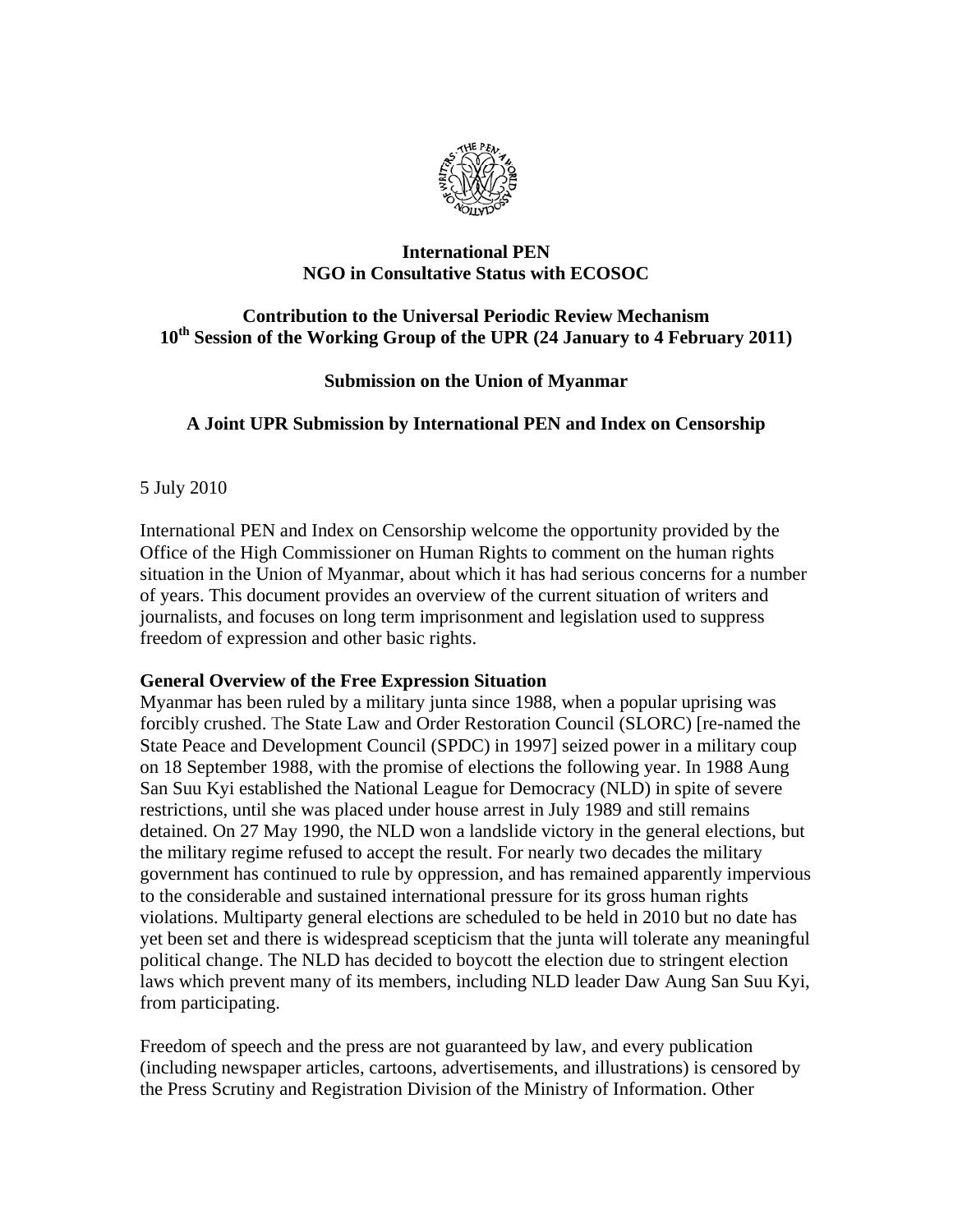censorship boards regulate the field of arts and culture, which are similarly subject to strict government control. The government also tightly controls internet access and broadcast media. There are no independent news outlets or publishers, and journalists and writers exercise a high level of self-censorship or face banning orders and imprisonment.

#### **Long Term Imprisonment of Writers and Journalists**

Long term imprisonment of writers and journalists has been a serious concern in Myanmar for many years, but the situation has sharply deteriorated since August 2007, when a string of protests about falling living standards led by monks and pro-democracy activists led to mass demonstrations which were violently suppressed by the government. The protests began on 19 August 2007 and gathered momentum throughout August and September of that year. Many of those who took part in these protests, including poet and comedian **Zargana**, musician **Win Maw**, and journalist **Zaw Thet Hwe** were sentenced in November 2008 to harsh sentences. According to the Special Rapporteur for Myanmar, the number of prisoners of conscience (over 2,000) has nearly doubled in the past two years, and includes at least ten writers and journalists.

### *Emblematic Case: Zargana*

Maung Thura, best known by his stage name, "Zargana" (also transcribed as 'Zarganar'), a leading comedian, poet and opposition activist, was arrested on the evening of 4 June 2008 after leading a private relief effort to deliver aid to victims of Cyclone Nargis which struck on 2 May 2008. He is believed to be sentenced for his outspoken criticism of the government's slow response to the cyclone, and his opposition activities. Zargana is Burma's leading comedian, popular for his political satires. He spent several years in prison in the early 1990s for his opposition activities. Zargana, whose pseudonym means 'tweezers' and refers to his years spent training as a dentist, was first arrested in October 1988 after making fun of the government, but freed six months later. However, on 19 May 1990, he impersonated General Saw Maung, former head of the military government, to a crowd of thousands at the Yankin Teacher's Training College Stadium in Rangoon. He was arrested shortly afterwards, and sentenced to five years in prison. He was held in solitary confinement in a tiny cell in Rangoon's Insein Prison, where he began writing poetry.

After his release from prison in March 1994, Zargana was banned from performing in public, but continued to make tapes and videos which were strictly censored by the authorities. In May 1996, after speaking out against censorship to a foreign journalist, he was banned from performing his work altogether, and stripped of his freedom to write and publish. He was briefly detained from 25 September-18 October 2007 for his support to the monks demonstrating in the capital, Rangoon.

Zargana's trial began in August 2008 in closed proceedings at Insein prison. On 21 November 2008 he was sentenced to 45 years under sections 22(a) and 38 of the Electronic Transactions Law, and an additional 14 years under section 295(a) of the Penal Code, section 505(b) and sections 32(b) and 36 of the Television and Video Law, and section 17(2) of the Unlawful Associations Act. Evidence against him included giving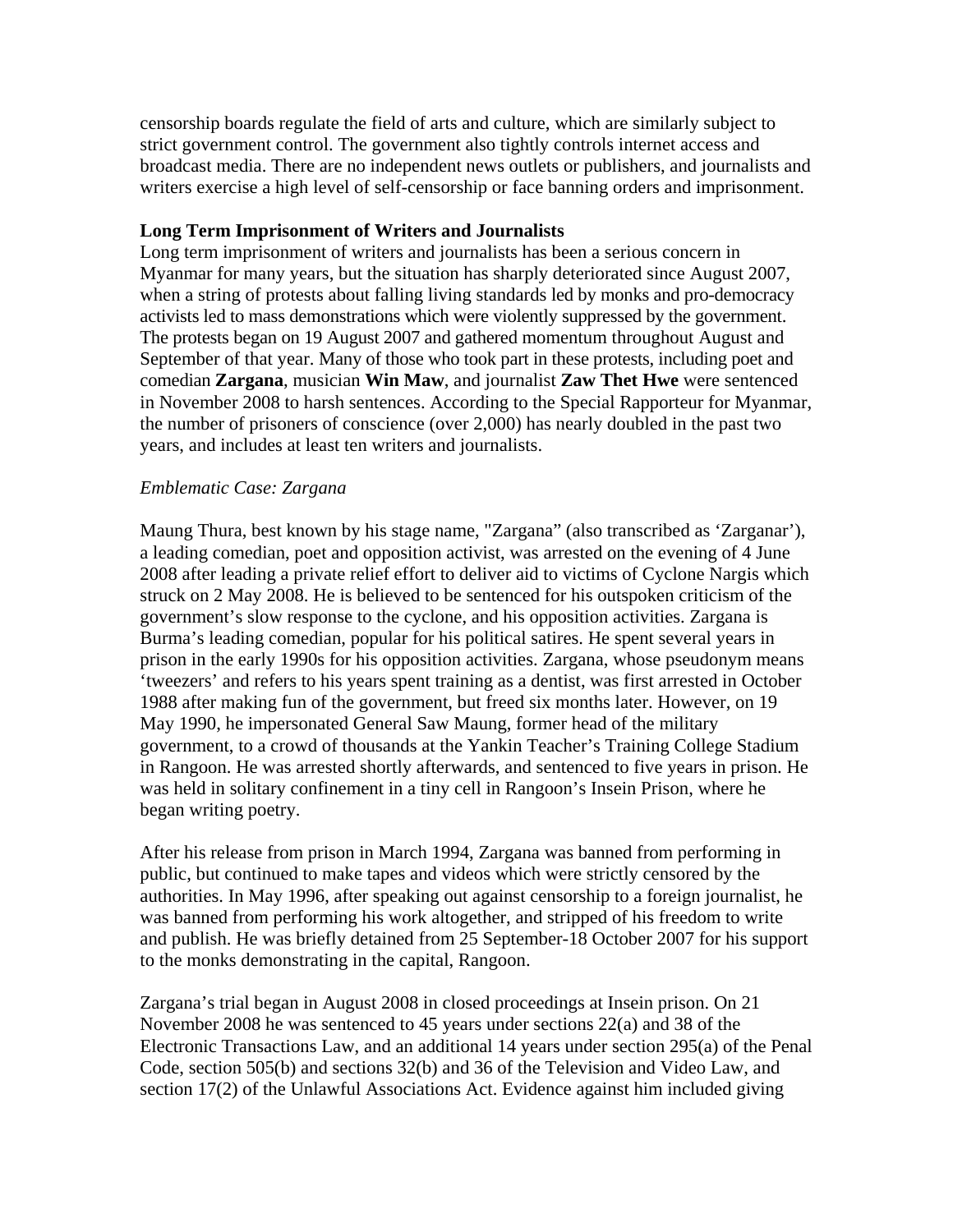interviews to members of the foreign media and possessing video footage and photographs of the cyclone-affected areas and of the 2007 demonstrations. His sentence was reduced by 24 years in February 2009, to 35 years.

Zargana joins the ranks of political dissidents who have been transferred to isolated regional prisons with poor or nonexistent medical care and limited food. Many families of these prisoners have reportedly been prevented from visiting.

### **Legal Mechanisms used to Suppress Dissent**

Myanmar is a State Party to a number of international treaties and conventions protecting freedom of expression, association and assembly, notably the Universal Declaration of Human Rights (UDHR), and it is also a Member State of the United Nations. However, many of Myanmar's domestic laws directly contravene the international standards to which it has an obligation, including several which are used to criminalise freedom of expression and association, notably:

- The Publishers and Printers Registration Act (1962), which has long been used to imprison writers (for example Ko Aung Tun, serving a 13-year sentence for writing a book of the history of the student movement in Burma).
- The Electronics Transactions Law (2004), which contains provisions for lengthy prison terms for disseminating news that is considered to tarnish the image of the government, and has been used increasingly to silence political voices since the protests in 2007.
- The Television and Video Law (1985).

The case of Zargana illustrates how these laws can be used in conjunction with one another to achieve staggeringly harsh sentences.

### **Final Comment and Recommendations**

International PEN and Index on Censorship believe that in order to create the necessary conditions for free, fair, inclusive and transparent national elections to which it has committed itself this year, and to meet its obligations to the international treaties to which it is a State party, the Union of Myanmar must take immediate steps to protect the rights to freedom of expression, assembly and association which are currently lacking in the country. We therefore recommend that the Union of Myanmar to:

- Immediately and unconditionally release all those held for the peaceful exercise of their right to freedom of expression and opinion;
- End detentions, intimidation, and surveillance of all those who express dissenting views;